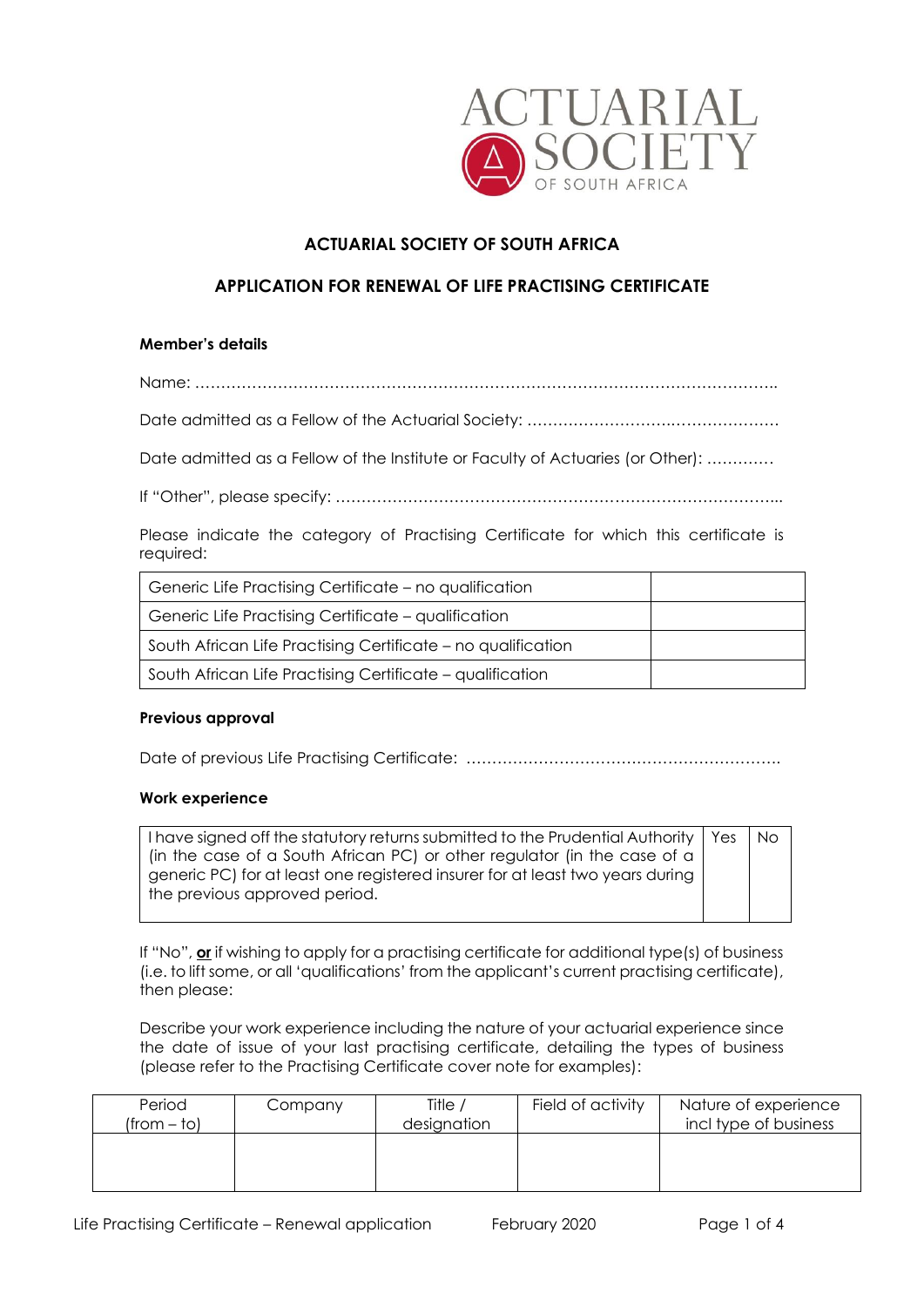## **CPD requirements**

I have complied with the minimum CPD requirements each year since the issue of my previous practising certificate.

## **Appropriate person questionnaire**

| Have you been found guilty of unprofessional conduct in terms of the<br>disciplinary procedures of the Institute / Faculty of Actuaries, the Actuarial<br>Society of South Africa or any other IAA member organisation?                                                                                         | Yes  | No. |
|-----------------------------------------------------------------------------------------------------------------------------------------------------------------------------------------------------------------------------------------------------------------------------------------------------------------|------|-----|
| Have you been convicted of any serious offence by any court?<br>(Excludes any offence committed when you were under 18 years, unless<br>committed within the last 10 years, any road traffic offence in respect of<br>which a fine was levied; or any political offence for which amnesty has<br>been granted.) | Yes. | No. |
| Have you or any insurer with which you have been associated as an<br>actuary been subject to legal or ombudsman proceedings where your<br>involvement has been questioned?                                                                                                                                      | Yes  | No. |
| Have you been removed by any financial services regulator as not being<br>fit and proper to act in another approved statutory role?                                                                                                                                                                             | Yes  | No. |
| Has any regulatory authority raised any professional or actuarial conduct<br>issues with you?                                                                                                                                                                                                                   | Yes  | No. |

Please supply further details where indicated "Yes" above.

…………………………………………………………………………………………………. …………………………………………………………………………………………………. …………………………………………………………………………………………………. ………………………………………………………………………………………………….

## **Certification**

I certify that:

- In my opinion, I have the necessary knowledge, skills and experience to carry out the professional duties required of a Head of the Actuarial Function (or equivalent for Generic Practising Certificate's).
- I have read and understand the Code of Professional Conduct.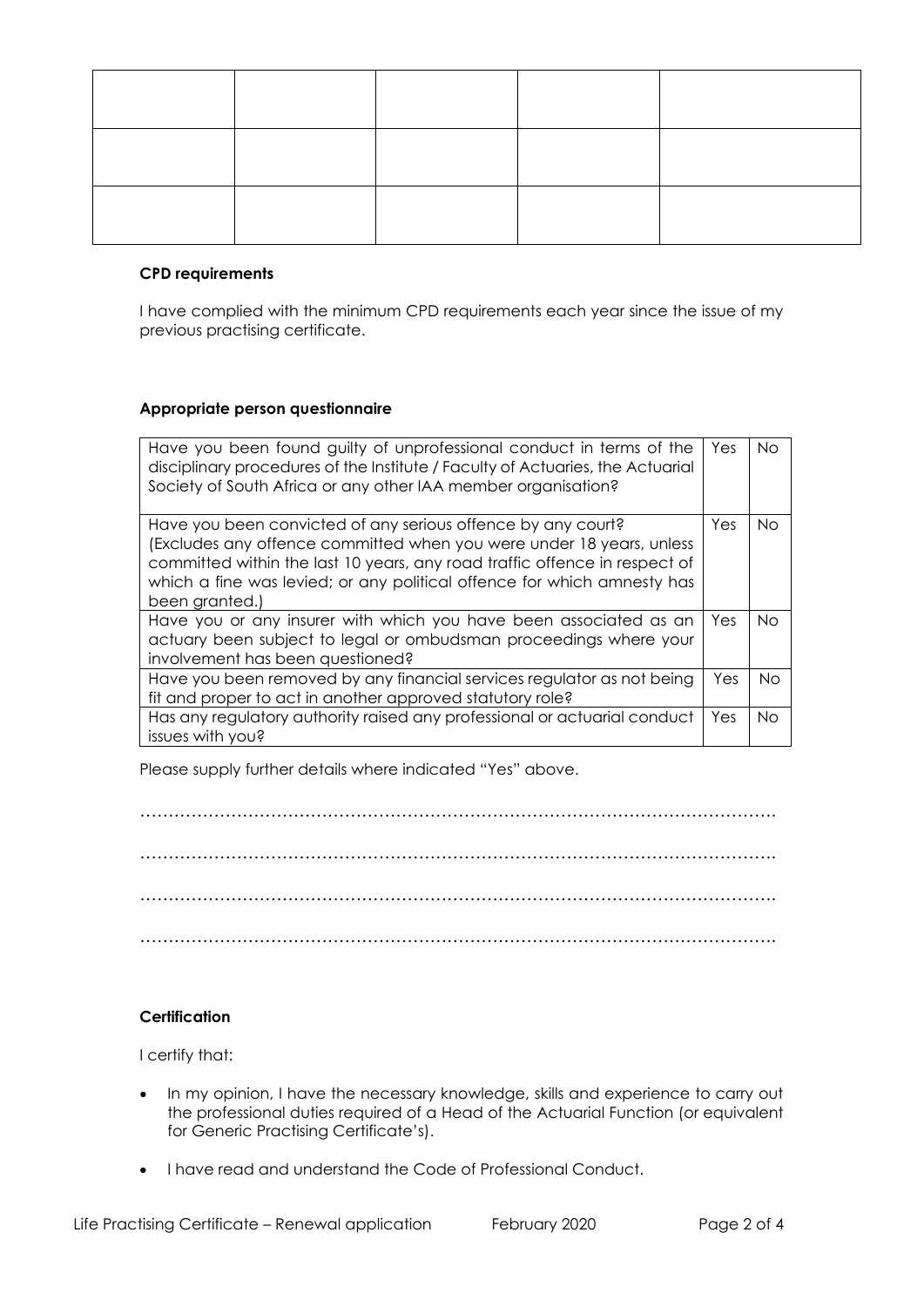- I have read and understand the Actuarial Society of South Africa advisory practice notes and standards of actuarial practice relating to life assurance.
- I am fully aware of the obligations and duties of a Head of Actuarial Function (or equivalent).
- I am employed by a Registered Service Provider (RSP), or am registered as an RSP myself. [\(http://www.actuarialsociety.org.za/About-us/Employer-Relationships-678.aspx\)](http://www.actuarialsociety.org.za/About-us/Employer-Relationships-678.aspx)
- I have sufficient time and resources to act in the reserved roles for which the PC will be used.

For Generic PCs

• I have read and understand local legislation in the territories in which I intend to practise.

For South African PCs

• I have read and understand the applicable regulatory requirements such as the Insurance Act, other relevant acts, regulations and directives.

#### **Annexures**

I attach the following annexures:

Annexure A – CPD Records for the last three years (including both verifiable and developmental hours or statements regarding compliance with Outcomes Based CPD in accordance with requirements).

For hours-based CPD, the applicant should also include a comment explaining the relevance of the CPD experience and what he/she has done to maintain and develop relevant skills for the role of the Head of the Actuarial Function (or equivalent for Generic Practising Certificate's).

### If applicable:

Annexure B – letter(s) of support from a Head of Actuarial Function or equivalent with whom I have worked closely, where:

- the actuary is applying for a practising certificate for additional type(s) of business; or
- the actuary wishes to demonstrate continued experience of working at the level of a statutory actuary other than by:
	- o signing off two sets of statutory returns submitted to the Prudential Authority for at least one registered South African insurer during the previous approved period; or
	- o providing other evidence for the Life Assurance Committee to consider.

*Note that, In some cases, Practising Certificate holders may have continued in their role of supporting the Head of Actuarial Function or equivalent (on which reliance was placed in the original first-time application) and may therefore not have had an opportunity to sign off statutory returns. If this is true for at least three of the four preceding years, no further evidence is typically required other than a statement to this affect by the applicant. The Life Assurance Committee may request further information if it is deemed necessary.*